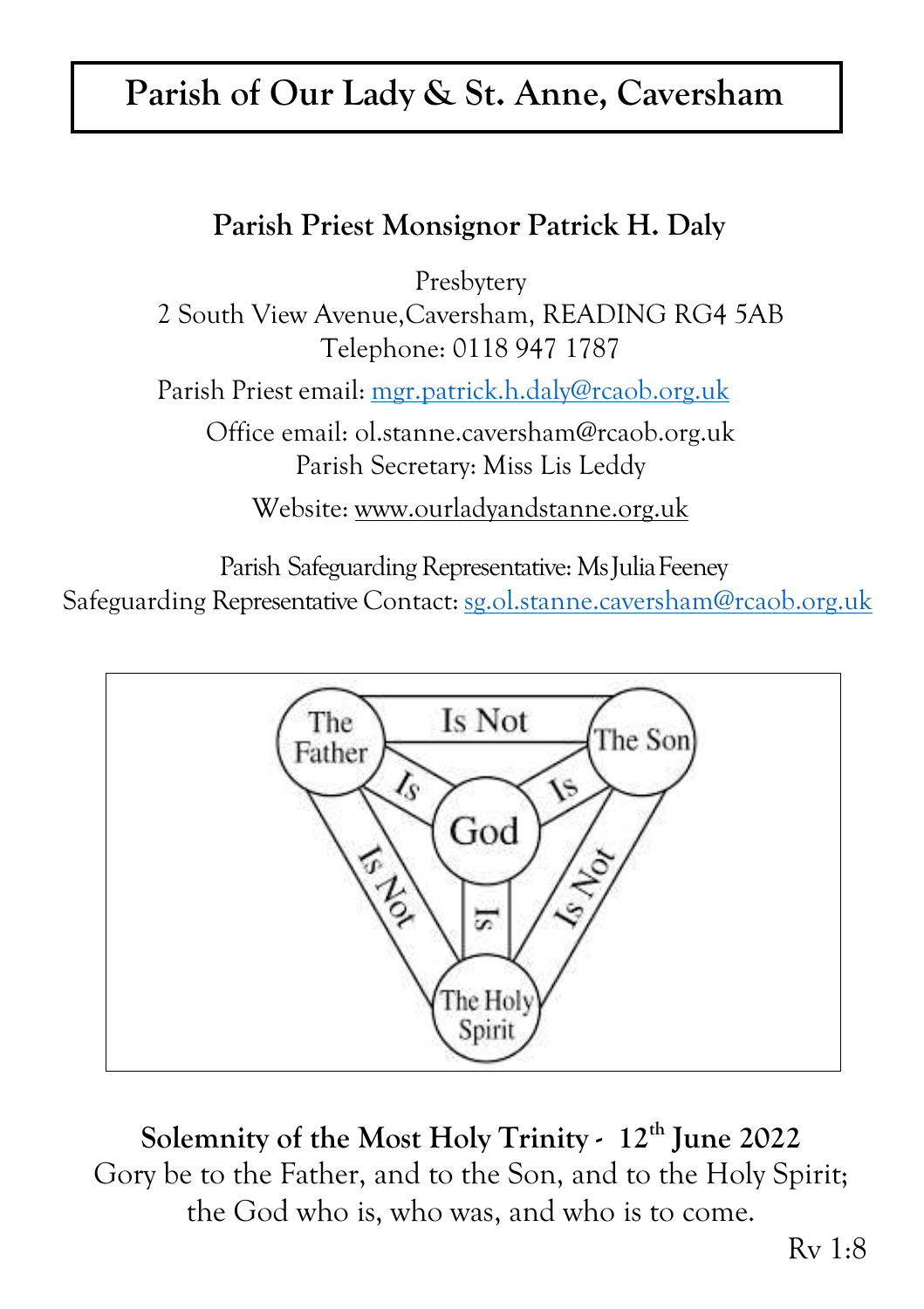| Welcome to Fr Paul Fitzpatrick who will<br>be saying Masses this weekend. He will be                                                                                                                                                                                                                                           | Please continue to pray for Fr Patrick.                                                                                                                                                                                                                                                                                                                                                                                                                                                                  |  |  |  |
|--------------------------------------------------------------------------------------------------------------------------------------------------------------------------------------------------------------------------------------------------------------------------------------------------------------------------------|----------------------------------------------------------------------------------------------------------------------------------------------------------------------------------------------------------------------------------------------------------------------------------------------------------------------------------------------------------------------------------------------------------------------------------------------------------------------------------------------------------|--|--|--|
| available after Mass if people would like to<br>speak to him.                                                                                                                                                                                                                                                                  | <b>ROCK N ALE SPONSORSHIP</b><br>Do vou own a small local business or do                                                                                                                                                                                                                                                                                                                                                                                                                                 |  |  |  |
| <b>CONGRATULATIONS</b><br>to the 14 young people who received the<br>sacrament of Confirmation last Tuesday.<br>We pray that they will continue to grow<br>in their faith and work to build God's<br>kingdom here on earth.<br>Thank you to Cathy Freddi who took on<br>the catechesis unexpectedly and did a<br>fabulous job. | vou work for a local business. Caversham<br>Rock and Ale is looking for sponsors for<br>this event. Last vear over 600 people<br>had<br>attended<br>and<br>the<br>best<br>time. Sponsorship of £200 will get you a<br>mention on the night and your company<br>name on our Sponsors Board which will<br>be displayed clearly on the evening.<br>If you work for a local company and<br>vou're uncomfortable about asking, give<br>me a call and I will do the asking.<br>Contact Margaret on 07789776327 |  |  |  |
| FIRST HOLY COMMUION<br>There will be a separate First Holy                                                                                                                                                                                                                                                                     |                                                                                                                                                                                                                                                                                                                                                                                                                                                                                                          |  |  |  |
| Communion Mass for all those involved<br>on Sunday 19 <sup>th</sup> June at 12.30pm.                                                                                                                                                                                                                                           | WEDNESDAY GOSPEL SHARE                                                                                                                                                                                                                                                                                                                                                                                                                                                                                   |  |  |  |
| <b>BACON BUTTIES</b> available in the<br>Cenacle after 10am Mass on the first<br>Sunday of the month - starting up again<br>$3rd$ July.                                                                                                                                                                                        | St Michael's at Sonning Common have<br>extended an invitation to join them on<br>zoom for a prayerful reflection on the<br>coming Sunday's gospel. It happens at<br>7pm each Wednesday and, depending<br>on numbers it may last up to 30 mins.<br>link<br>available<br>from<br>Zoom<br>dcn.brian.theobald@rcaob.org.uk or the<br>OLSA parish office.                                                                                                                                                     |  |  |  |
| <b>CURRY NIGHT</b><br>Watch this space for details of another<br>curry night – an event that is always very                                                                                                                                                                                                                    |                                                                                                                                                                                                                                                                                                                                                                                                                                                                                                          |  |  |  |
| popular. Proceeds to parish building<br>fund.                                                                                                                                                                                                                                                                                  | LOOKING FOR A NEW HOME:<br>table 182.5<br>Dining<br>X                                                                                                                                                                                                                                                                                                                                                                                                                                                    |  |  |  |
| <b>SECOND COLLECTION</b><br>Next weekend(18-19 June) there will be a<br>second collection for the Pope's Day for                                                                                                                                                                                                               | 122cms. extending<br>to<br>about 145cms. with<br><u>6</u><br>chairs as shown in picture                                                                                                                                                                                                                                                                                                                                                                                                                  |  |  |  |
| Life. This year's focus is on caring for and<br>valuing older people.                                                                                                                                                                                                                                                          | ladies folding bike                                                                                                                                                                                                                                                                                                                                                                                                                                                                                      |  |  |  |
|                                                                                                                                                                                                                                                                                                                                | Both in good condition<br>for a donation only.<br>Contact parish office.                                                                                                                                                                                                                                                                                                                                                                                                                                 |  |  |  |
| <b>PARISH INCOME</b><br>May Contactless Sun. offering: $\mathfrak L$<br>781.80<br>22.62<br>May Building Fund:<br>$\mathbf f$<br>$\mathfrak{L}$<br>2975.00<br><b>Standing Orders:</b>                                                                                                                                           | <b>OUR LADY'S LAMP</b><br>This is lit this week for:<br>Barbara Turnock                                                                                                                                                                                                                                                                                                                                                                                                                                  |  |  |  |
| The diocesan Privacy Policy is available at<br>https://www.birminghamdiocese.org.uk/privacy-policy or by request from the parish office.                                                                                                                                                                                       |                                                                                                                                                                                                                                                                                                                                                                                                                                                                                                          |  |  |  |
|                                                                                                                                                                                                                                                                                                                                |                                                                                                                                                                                                                                                                                                                                                                                                                                                                                                          |  |  |  |

Our Lady & St Anne Parish is part of the Archdiocese of Birmingham, Charity No. 234216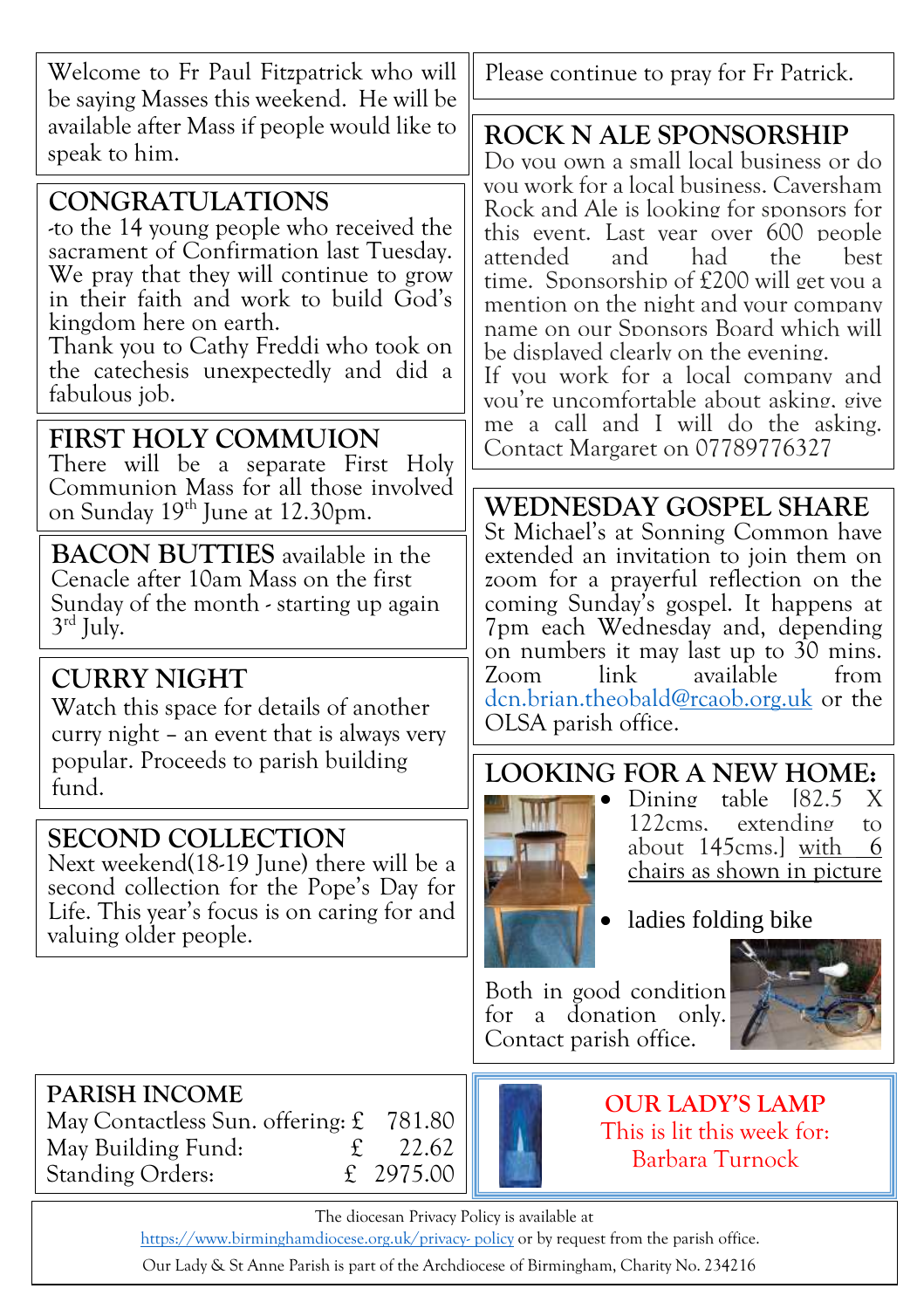#### **Background on the Gospel Reading**

This week we return to the liturgical season of Ordinary Time. This Sunday and next Sunday, however, are designated as solemnities, special days that call our attention to central mysteries of our faith. Today, on the first Sunday after Pentecost, we celebrate the Solemnity of the Most Holy Trinity. This feast invites us to consider what we believe about God, who has revealed himself to us in the Trinity—one God in three persons.

The verses of today's Gospel come near the end of Jesus' long discourse at the Last Supper. In the early part of this discourse, as we saw last week on Pentecost, Jesus offers assurances to the disciples. Even though he must leave the disciples, he tells them that they will have a future because of the help he will send them in the Holy Spirit. In this section he focuses more on the shape of the future, which will include Jesus' victory over the world that they will share in. The disciples of Jesus cannot know the future. They can only know that, whatever shape the future takes, they will not have to face it alone. They have the Spirit of Truth, who will continue to provide the teaching of Jesus in the future.

Reading this passage on Trinity Sunday reinforces our understanding of the unity shared by the members of the Trinity. Although the idea of one God in three persons remains a mystery, we have the assurance that, as Jesus and the Father share all, Jesus and the Spirit share all.

Taken from: https://www.loyolapress.com/catholic-resources/liturgicalyear/sunday-connection/most-holy-trinity-cycle-c-sunday-connection/